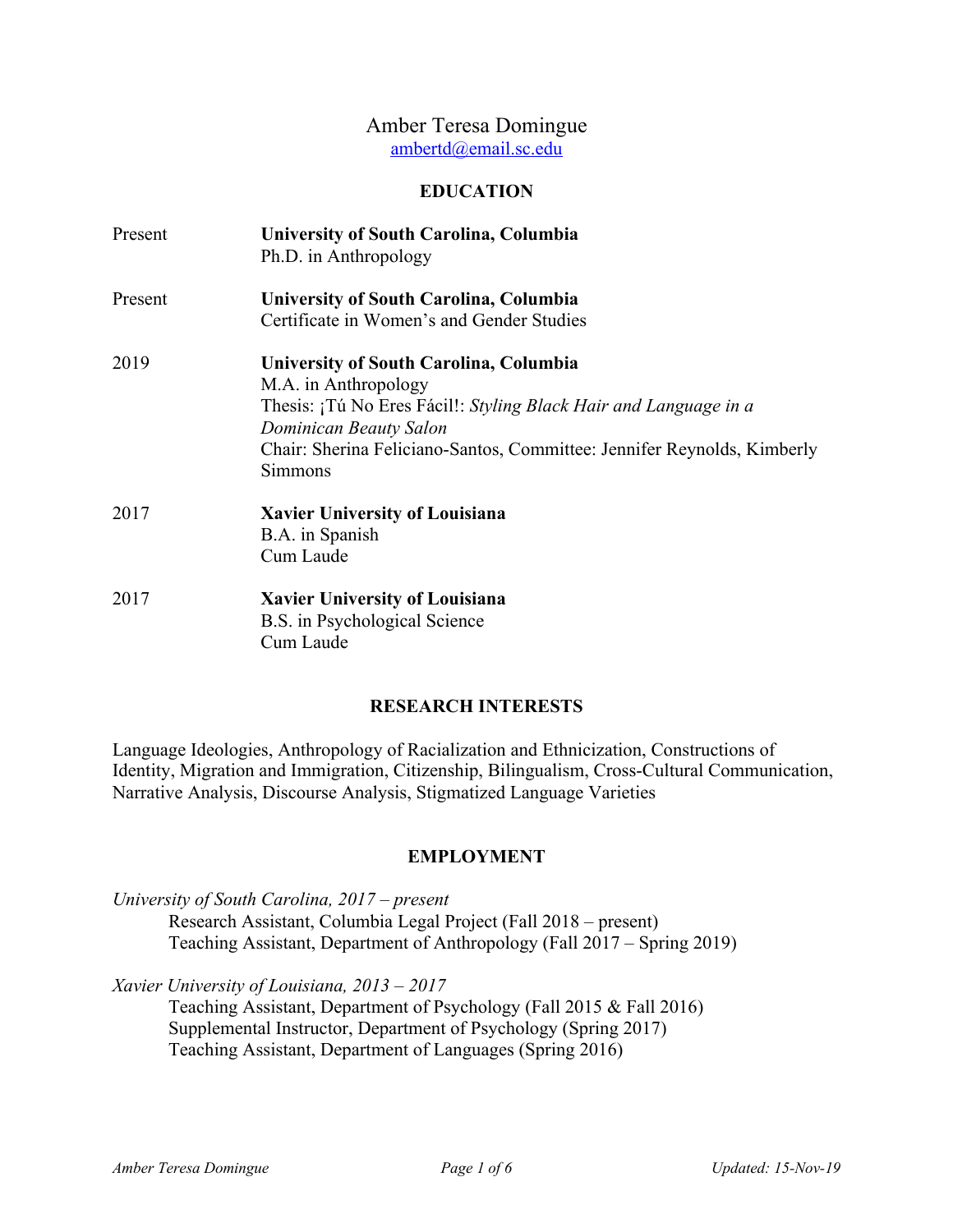#### **PUBLICATIONS**

- 2019 Book review of "Alejandro I. Paz. 2018. Latinos in Israel: Language and Unexpected Citizenship. Bloomington, Indiana University Press." *Journal of Linguistic Anthropology.*  In press.
- 2019 Gelaye, Bizu, Amber Domingue, Fernanda Rebelo, Lauren E. Friedman, Chunfang Qiu, Sixto E. Sanchez, Gloria Larrabure-Torrealva, and Michelle A. Williams. "Association of Antepartum Suicidal Ideation During the Third Trimester with Infant Birth Weight and Gestational Age at Delivery." *Psychology, Health & Medicine* 24, (2): 127-136.

# **FIELDWORK**

#### *Dominican Hair Salon*

Atlanta, June 2018-August 2018: Field research, audio recording, and interviews with stylists and clients in Dominican beauty salon.

# **FELLOWSHIPS & AWARDS**

#### *Fellowships*

| 1 CHUIVSHIPS<br>Summer 2016  | Multidisciplinary International Research Training (MIRT)<br>Fellowship<br>Harvard T. H. Chan School of Public Health                 | $(\$2,400)$ |
|------------------------------|--------------------------------------------------------------------------------------------------------------------------------------|-------------|
| <b>Awards</b><br>Spring 2016 | Outstanding Student in Representations of Africans in Hispanic Literature<br>Department of Languages, Xavier University of Louisiana |             |
| Spring 2016                  | Student of the Year<br>Department of Languages, Xavier University of Louisiana                                                       |             |
| Spring 2015                  | Most Aspiring Foreign Language Student<br>Department of Languages, Xavier University of Louisiana                                    |             |
| Fall 2015-<br>Spring 2017    | Dean's List<br>Xavier University of Louisiana                                                                                        |             |

#### **PRESENTATIONS**

### *Conferences*

2019 Domingue, A. T. *Styling Hair and Language amongst Dominican Women*. Portion of thesis presented at the Symposium About Language and Society, Austin (SALSA). Austin, TX in April 12.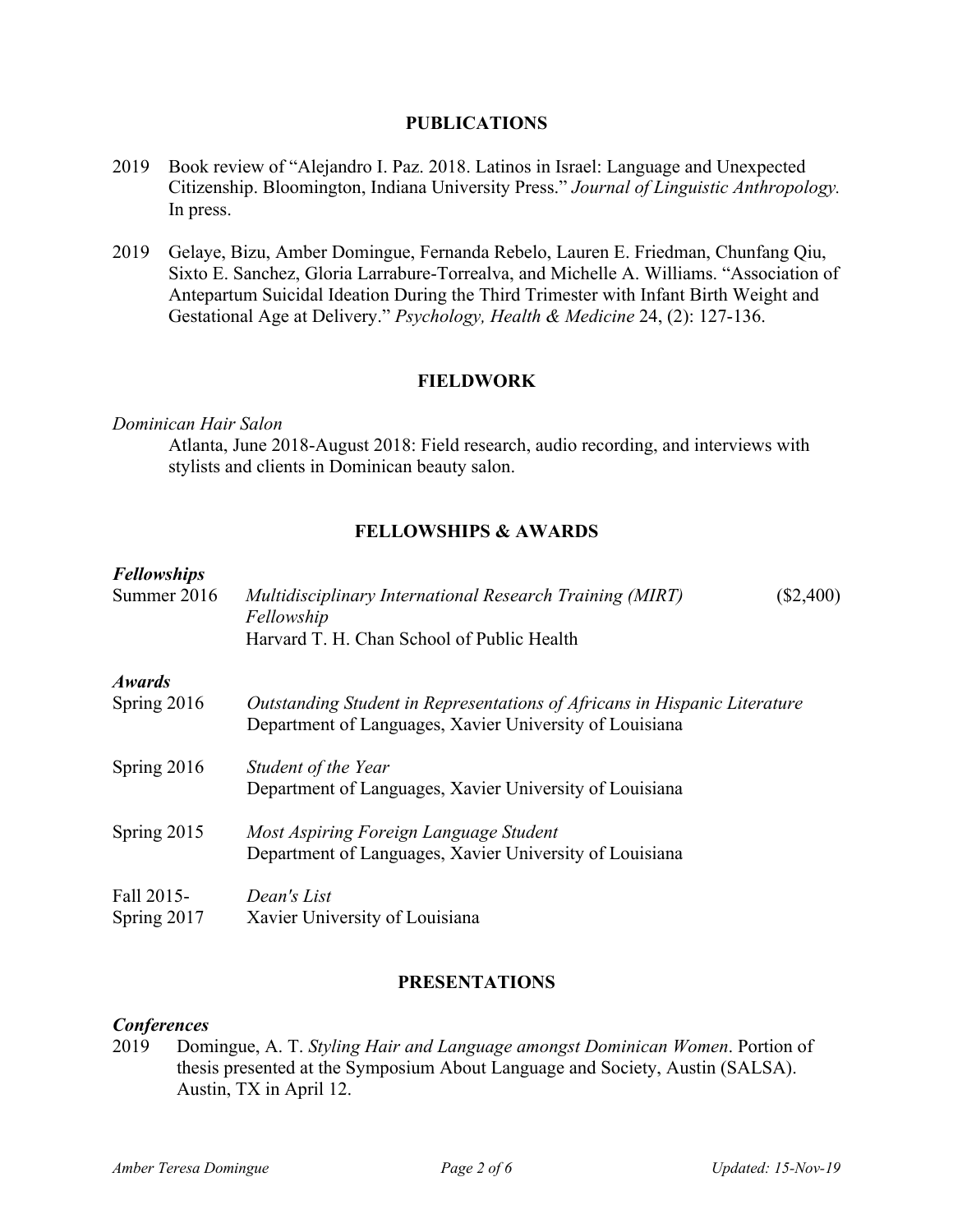- 2017 Domingue, A. T., Sanchez, S.,Gelaye, B., Williams, M. A., Garcia, P., Larrabure-Torrealva, G. *Association of Antepartum Suicidal Ideation during the Third Trimester with Infant Birth Weight and Gestational Age at Delivery*. Poster presented at New England Science Symposium in Boston, MA in March.
- 2017 Ludwikowski, W. M. A., Domingue, A., & Raines-Johnson, J. *The Impact of Flipping the Psychological Statistics Classroom on Social Cognitive Model of Academic Adjustment Variables.* Poster presented at the National Institute for the Teaching of Psychology Conference in St. Pete Beach, FL in January.
- 2016 Domingue, A. T., Glean, E., Wilson, T. *Bilingualism in College Students*. Powerpoint of measurement tool created for Tests & Measurements course to assess bilingualism in Xavier students presented at the Dr. Charles A. Gramlich Annual Psychology Symposium Presentation in New Orleans, LA in December.

# *Colloquia*

- 2019 Domingue, A. T. *Styling Hair & Language Amongst Dominican Women.* Post-Fieldwork presentation given at the University of South Carolina Department of Anthropology Colloquium. Columbia, SC. January 29.
- 2018 Domingue, A. T. *Styling Hair and Language Amongst Dominican Women: An Encounter of Color, Race, and Gender in the New South*. Proposal presentation given during the University of South Carolina Department of Anthropology Colloquium. May 1.

### *Workshops*

2018 Domingue, A. T. *Summer 2018 Fieldwork*. Data presented and analyzed at the University of South Carolina SocioLingAnth Lab. September 24.

### *Student Guest Panelist*

- 2019 "Talking Black in America" documentary screening, Institute for African American Research and the African American Studies Program, University of South Carolina. February 28.
- 2016 Black Lives Matter Symposium: Urban Education Matters, Institute for Black Catholic Studies, Xavier University of Louisiana. October 22.

# **PROFESSIONAL ACTIVITIES**

### *Conferences Organized*

2019 South Carolina Anthropology Student Conference (SCASC). April 12.

### *Research Labs*

| Fall $2018 -$ | Columbia Legal Project              |
|---------------|-------------------------------------|
| present       | <b>Research Assistant</b>           |
| Fall $2015 -$ | <b>Institute for Diverse Voices</b> |
| Spring 2017   | Lab Manager                         |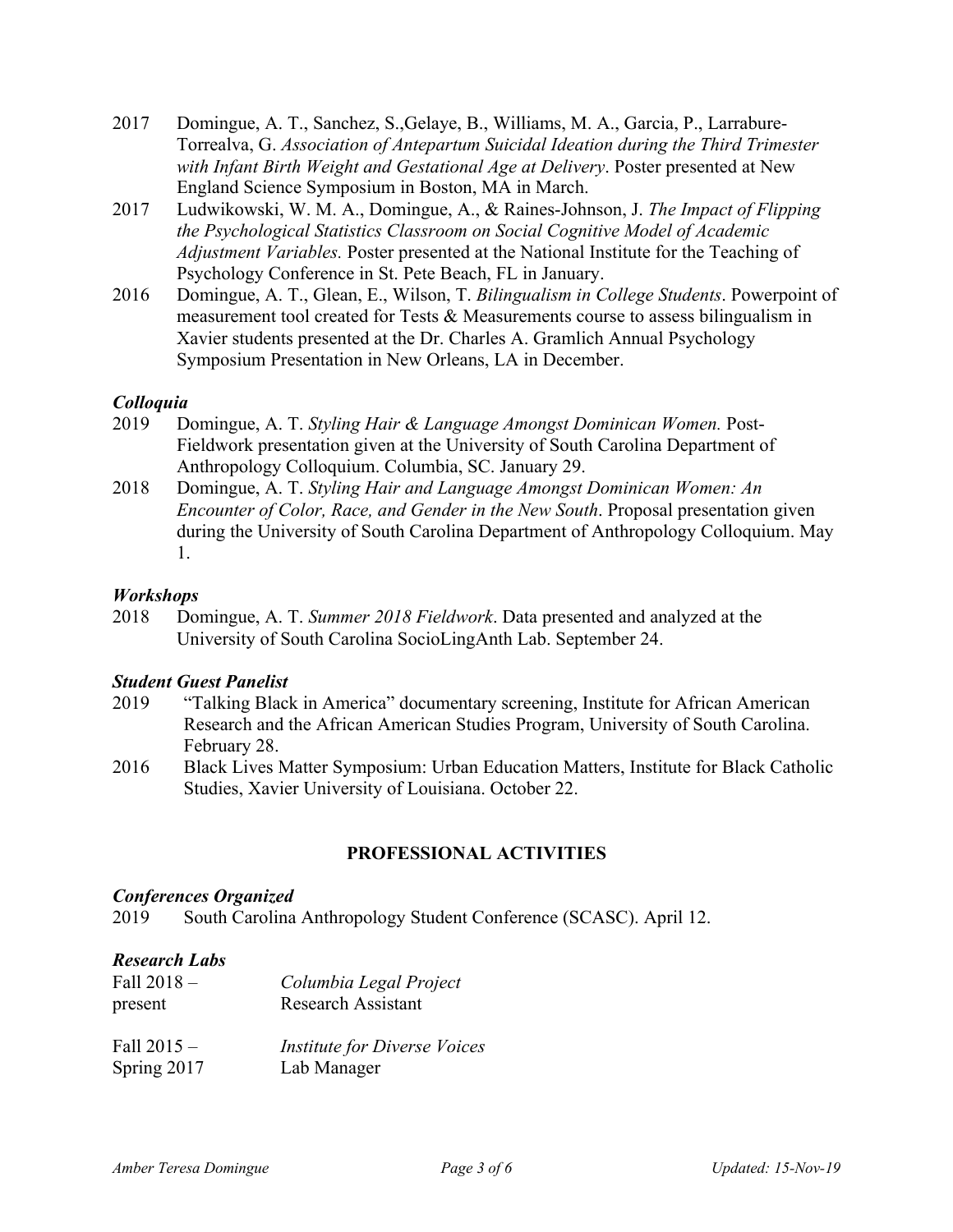| Fall $2015 -$<br>Spring 2017 | <i>Vocational Exploratory Laboratory</i><br>Member                                                                                                |
|------------------------------|---------------------------------------------------------------------------------------------------------------------------------------------------|
| <i><b>Internships</b></i>    |                                                                                                                                                   |
| Summer 2019                  | Intern and Liaison between Public Defenders and Columbia Legal<br>Project<br>Richland County Public Defender's Office<br>Columbia, South Carolina |
| Summer 2016                  | <b>OB/GYN</b> Intern<br>Hospital Dos de Mayo<br>Lima, Perú                                                                                        |
| Fall 2015                    | Translator & Interpreter<br>Loyola University New Orleans: College of Law<br>New Orleans, Louisiana                                               |
| <b>Study Abroad</b>          |                                                                                                                                                   |
| Summer 2015                  | Cuauhnahuac Institute of Languages and Cultures<br>Cuernavaca, México                                                                             |
| June 2014                    | Veritas Universidad<br>San José, Costa Rica                                                                                                       |

# **SERVICE**

# *University of South Carolina Service*

| Fall $2018-$<br>Spring 2019 | College of Arts & Sciences Diversity Committee<br>Diversity Training sub-committee co-chair |
|-----------------------------|---------------------------------------------------------------------------------------------|
| Fall $2018-$                | Department of Anthropology Mentor Match Program                                             |
| Spring 2019                 | Coordinator and graduate student mentor                                                     |
| Fall $2018-$<br>Spring 2019 | Anthropology Graduate Organization for Research, Action, & Ethics<br>(AGORAE)<br>Treasurer  |

### *Xavier University of Louisiana Service*

| 2015-2016                 | <b>Spanish Department Mentor</b> |
|---------------------------|----------------------------------|
| Fall 2015 &<br>Fall 2016  | Co-Host of Cultural Night        |
| Fall 2015-<br>Spring 2017 | Study Abroad Ambassador          |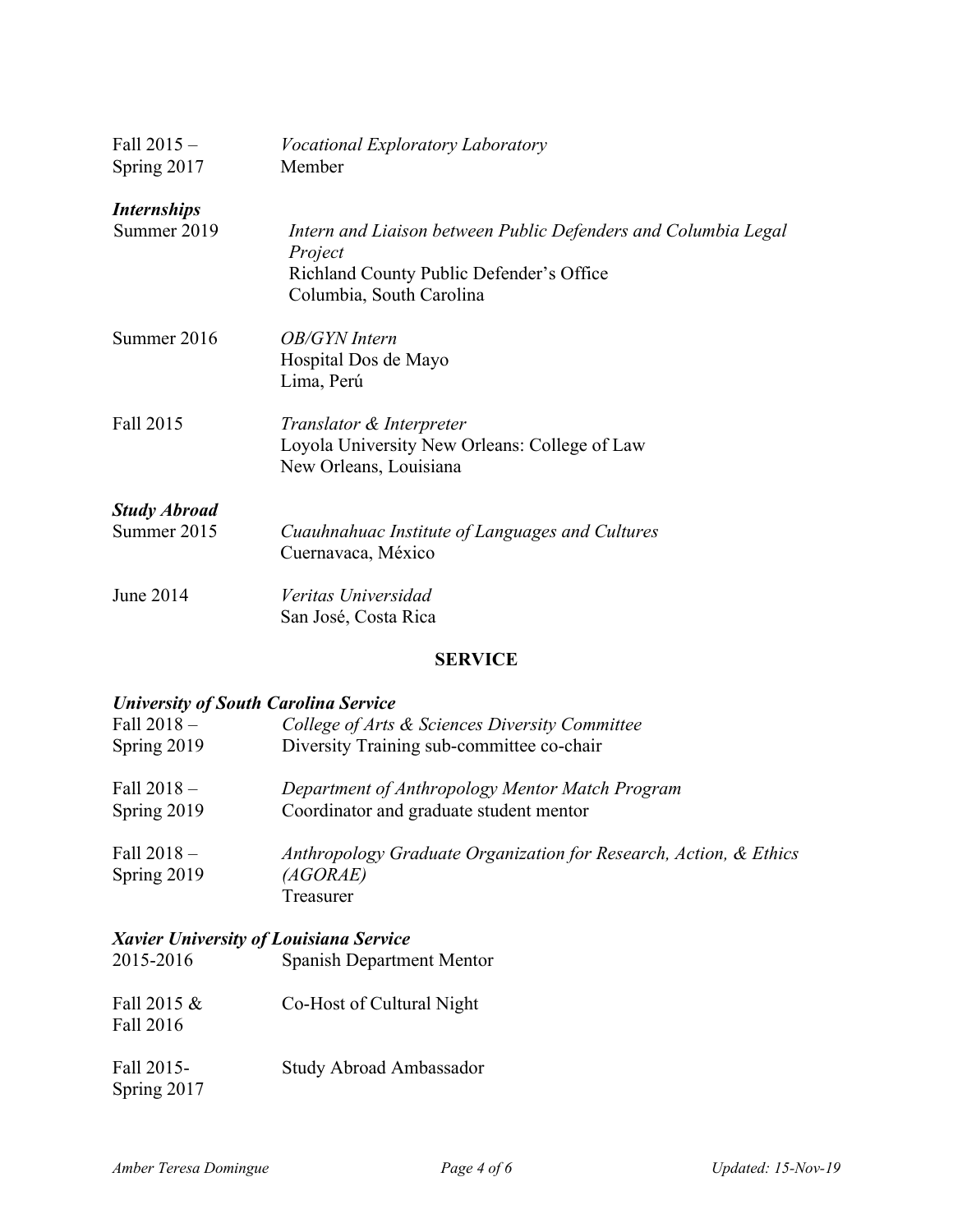*Community Service*

Fall 2014 Youth Rebuild New Orleans

### **TEACHING**

#### *Teaching Assistant (undergraduate)*

*University of South Carolina,* ANTH 102: Understanding Other Cultures Spring 2019 Sections 004, 005, 012 Fall 2018 Sections 009, 010, SL1 Spring 2018 Sections 005, 006, 008 Fall 2017 Sections 001, 008, 010, 012

#### *Xavier University of Louisiana*

| Spring 2017 | PSYC 2511-01        | <b>Psychological Statistics</b> |
|-------------|---------------------|---------------------------------|
| Fall 2016   | <b>PSYC 2511-01</b> | <b>Psychological Statistics</b> |
| Spring 2016 | <b>SPAN 1010</b>    | Basic Spanish I                 |
| Fall 2015   | PSYC 2511-01, 02    | <b>Psychological Statistics</b> |

#### *Grader (undergraduate)*

*University of South Carolina*

Fall 2019 SOST 302 Introduction to Southern Studies: the Twentieth **Century** 

### *Guest Lectures (undergraduate)*

*University of South Carolina*

- 2019 ANTH 355: Language, Culture, and Society, October 7.
- 2019 ANTH 206: Magic and Religion, September 25.
- 2019 ANTH 355: Language, Culture, and Society, September 25.
- 2019 ANTH 206: Magic and Religion, September 23.
- 2019 ANTH 355: Language, Culture, and Society, September 23.
- 2019 ANTH 102: Understanding Other Cultures, April 24.
- 2019 ANTH 102: Understanding Other Cultures, April 17.
- 2019 ANTH 291.002/LING 205.001: Cross-Cultural Communication, March 26.
- 2018 ANTH 102: Understanding Other Cultures, December 3.
- 2018 ANTH 102: Understanding Other Cultures. April 25.
- 2018 ANTH 102: Understanding Other Cultures, March 19.

*Xavier University of Louisiana*

- 2017 PSYC 2511 Psychological Statistics, March 10.
- 2016 SPAN 1010 Basic Spanish I, April 1.
- 2015 PSYC 2511 Psychological Statistics, October 14.
- 2015 PSYC 2511 Psychological Statistics, October 26.
- 2015 PSYC 2511 Psychological Statistics, November 18.